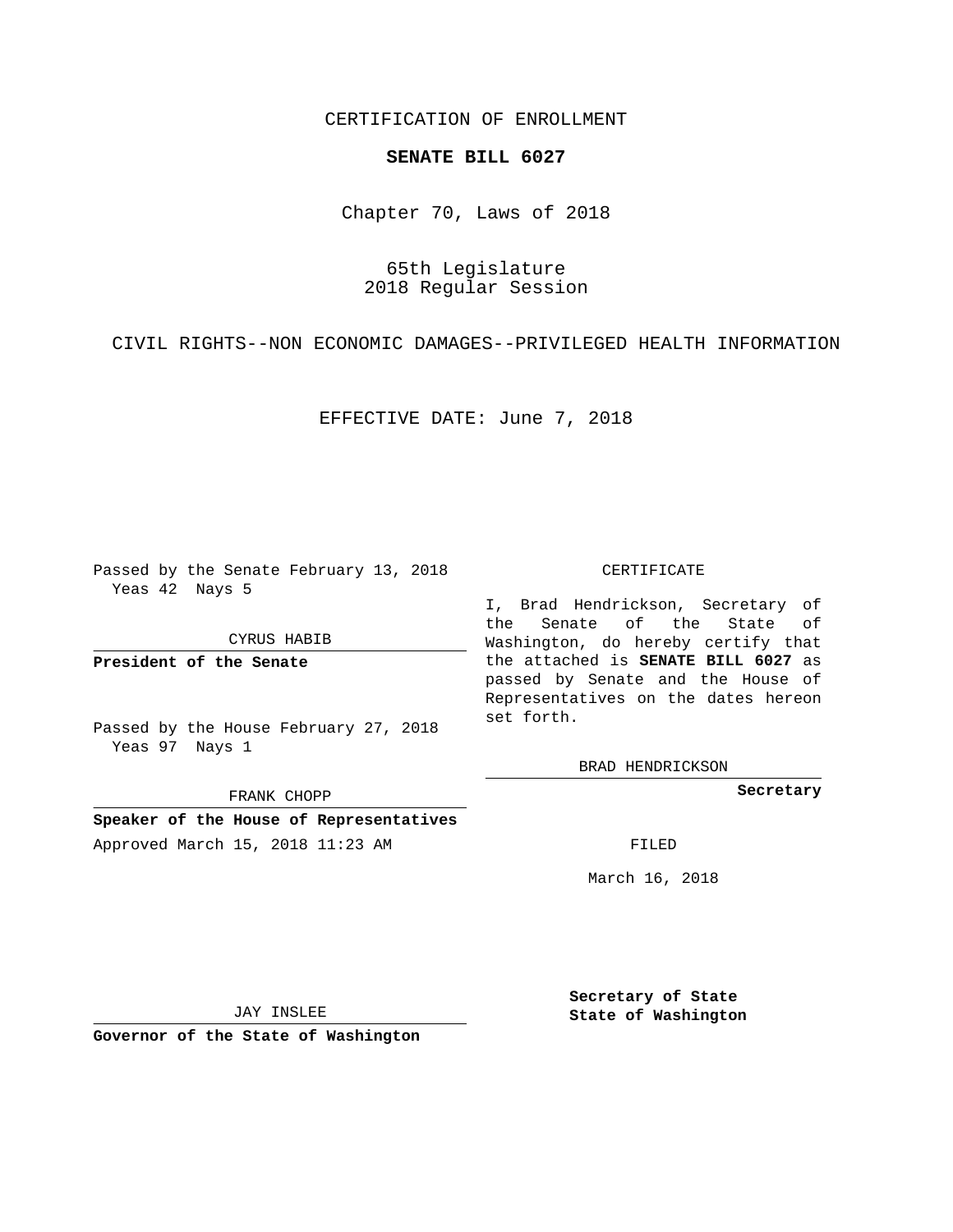## **SENATE BILL 6027**

Passed Legislature - 2018 Regular Session

**State of Washington 65th Legislature 2018 Regular Session**

**By** Senators Kuderer and Palumbo

Prefiled 12/15/17. Read first time 01/08/18. Referred to Committee on Law & Justice.

 AN ACT Relating to the discovery of privileged health care information and communications in claims for noneconomic damages under certain civil rights laws; and adding a new section to chapter 4 49.60 RCW.

5 BE IT ENACTED BY THE LEGISLATURE OF THE STATE OF WASHINGTON:

6 NEW SECTION. **Sec. 1.** A new section is added to chapter 49.60 7 RCW to read as follows:

 (1) By requesting noneconomic damages under this chapter, a claimant does not place his or her health at issue or waive any health care privilege under RCW 5.60.060 or 18.83.110, or any other 11 law, unless the claimant:

12 (a) Alleges a specific diagnosable physical or psychiatric injury 13 as a proximate result of the respondents' conduct;

14 (b) Relies on the records or testimony of a health care provider 15 or expert witness to seek general damages; or

16 (c) Alleges failure to accommodate a disability or alleges 17 discrimination on the basis of a disability.

18 (2) Any waiver under subsection (1)(a) through (c) of this 19 section is limited to health care records and communication between a 20 claimant and his or her provider or providers: